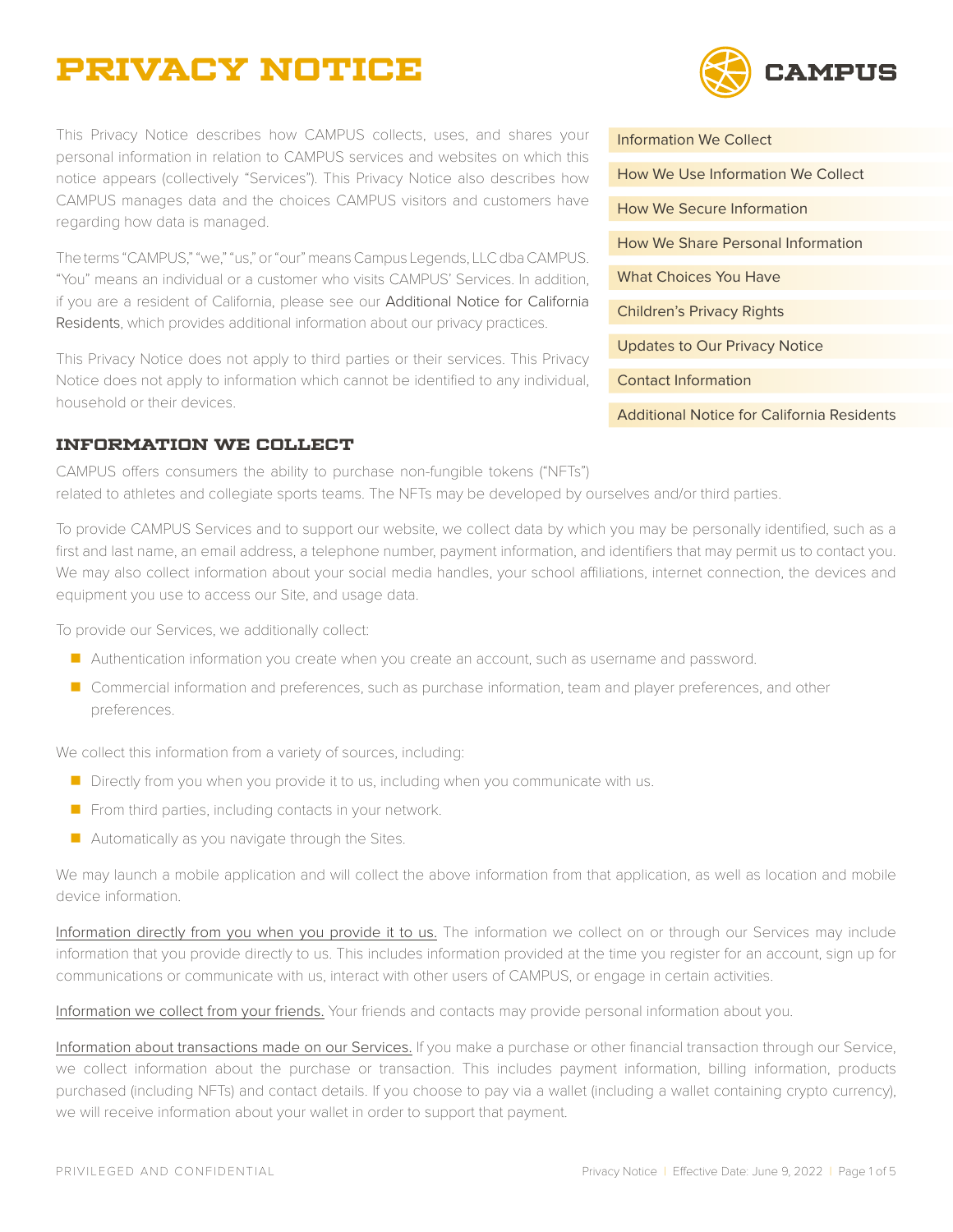Information we collect through automatic data collection technologies. We may collect data regarding your use of this Services through cookies, web beacons, and other automatically collected information. This data may include your IP address; date and time you access the Services and the pages and content you access during your visit; websites that you link to or from; emails from us that you open and the links you click on within those emails. Cookies are small identifiers sent from a web server that are stored on your device for the purpose of identifying your browser or storing information or settings in your browser. Cookies may also be used to personalize your visit by storing your preferences or displaying content based upon what you have viewed on the Services and other websites. Web beacons or pixel tags connect web pages to web servers and their cookies. We and others may use these and similar technologies on our Services and other websites.

Other parties may collect personally identifiable information about your online activities over time and across third-party websites when you use our website or services. We do not respond to "do not track" signals or other mechanisms that provide consumers the ability to exercise choice regarding the collection of personally identifiable information about an individual consumer's online activities over time and across third-party websites or online services.

Information we collect from third party sources. Advertisers, analytic services, and other third parties provide us information in connection with tools we offer and through tools they use to collect information about you when you use our Services. The information they collect may be associated with your personal information or they may collect information about your online activities over time. They and we may use this information to provide you with interest-based advertising or other targeted content.

# <span id="page-1-0"></span>**How We Use Information We Collect**

We may use data we collect for a variety of purposes, including the following:

- $\blacksquare$  To operate our business.
- To provide, maintain, analyze, customize, measure and improve our Services.
- $\blacksquare$  To provide customer support.
- To communicate with you, including about products and/or services you may be interested in.
- To cross-device match. We may identify different devices that are likely to be associated with you using information collected from you and inferences we make.
- To monitor and enforce our legal terms or similar terms.
- To comply with law and satisfy our regulatory compliance obligations.
- To detect and prevent fraud and other prohibited, illicit or illegal activity.
- $\blacksquare$  For other purposes permitted by law or to which you consent.

Please note that we may combine the information we gather about you in identifiable form, including information from third parties. We may use this information, for example, to improve and personalize our services, content and advertising.

#### <span id="page-1-1"></span>**How We Secure Information**

We are committed to maintaining measures to protect the security of your information. Of course, despite these measures, no network or system is ever entirely secure and we cannot guarantee the security of networks and systems that we operate or that are operated on our behalf.

#### <span id="page-1-2"></span>**How We Share Personal Information**

We may share your information with third parties as permitted or required by law, or as directed or authorized by you. For example, we may disclose your information:

- **No With universities for marketing purposes.**
- With third party service providers to process your payments. Alternatively, we may provide you the opportunity to directly provide your information to third parties who process your payments. These service providers' collection and use of information is subject to their own privacy notices.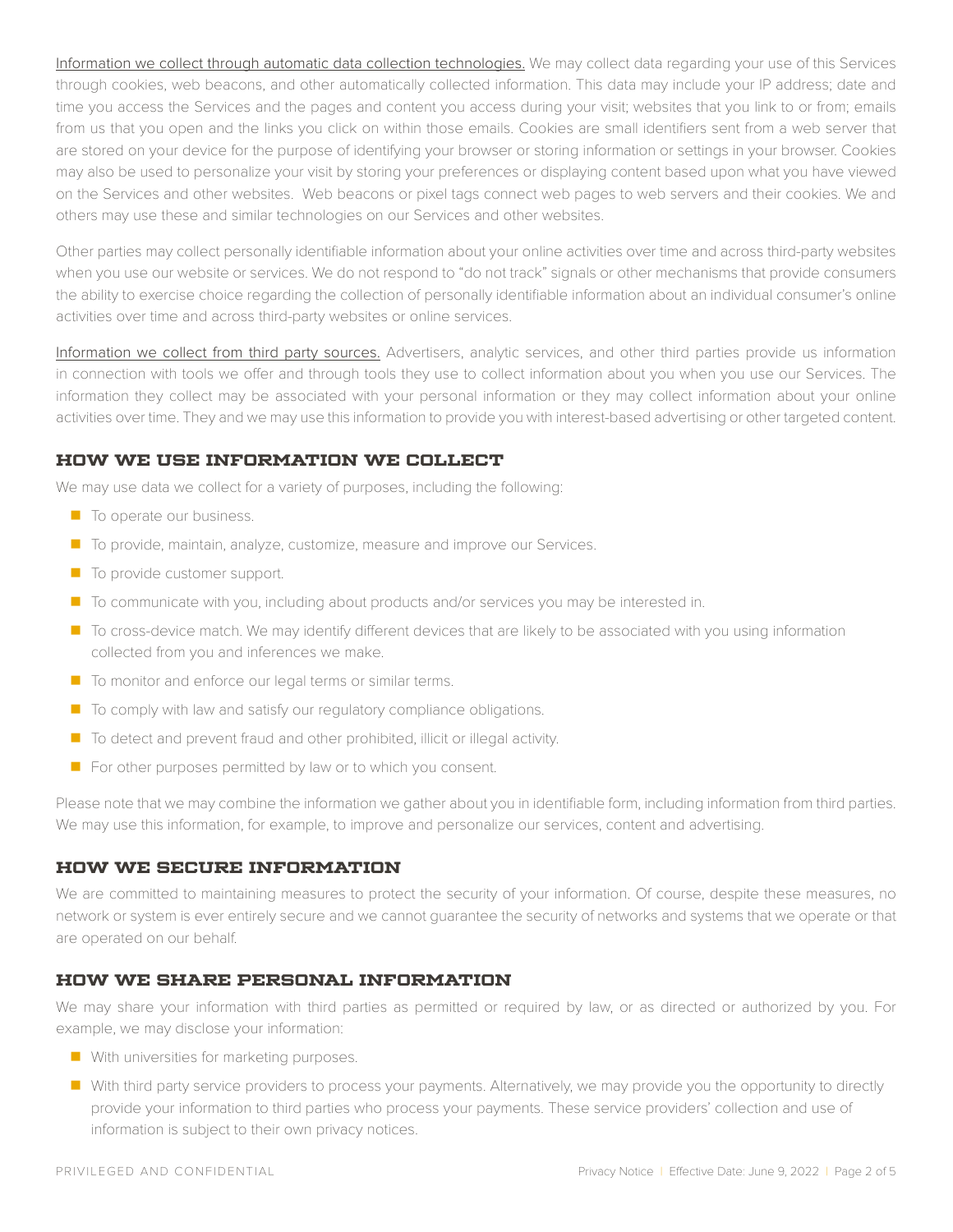- With other service providers who support our business (such as messaging or hosting providers).
- With our professional advisors who provide legal, compliance, accounting, banking, or consulting services.
- In order to comply with our legal obligations or to protect the interests, property or legal rights of you, ourselves, or third parties.
- With law enforcement, officials, or other third parties when we are compelled to do so by a subpoena, court order, or similar law enforcement request, or when we believe in good faith that the disclosure of personal information is necessary to prevent physical harm or financial loss, to report suspected illegal activity, or to investigate violations of this Privacy Notice or other applicable terms.
- With companies or other entities in connection with, or during the negotiation of, any merger, sale of company stock or assets, financing, acquisition, divestiture or dissolution of all or a portion of our business.
- **F** For other legal purposes, such as to enforce our legal terms, or to exercise or defend legal claims.
- With your direction or consent.

In addition, when you purchase NFTs through or from CAMPUS, information about your purchase will be made publicly available on a public blockchain. Currently, CAMPUS uses the Solana blockchain. This publicly available information includes: your blockchain address(es); the blockchain address(es) of any other parties to the transaction, including CAMPUS' address; product metadata, including data about the NFT purchased; contract / smart contract information related to the transaction; and wallet address. This and other information may be seen by other users of the blockchain used by CAMPUS.

# <span id="page-2-0"></span>**What Choices You Have**

Update personal information. If you maintain an online account with us, you can log in to that account to review and change certain information you have provided to us.

Marketing communications. You may receive marketing information from CAMPUS. You may opt out of receiving marketing emails, by following the unsubscribe link in each email, or by contacting us at [hi@CAMPUS.io](mailto:hi%40CAMPUS.io?subject=). You may continue to receive nonmarketing emails from us after you opt-out.

Cookies. You have a number of choices regarding certain cookies. Most web browsers automatically accept cookies, but you may modify your browser's setting to notify you of cookie placement or decline cookies. If you choose to decline cookies, certain features of our website may not function properly as a result.

Location Data. You may opt out of allowing us to collect this information either by refusing access to the information or by disabling your location settings on your device. If you choose to opt out, you may not be able to use certain features of our Site.

#### <span id="page-2-1"></span>**Children's Privacy Rights**

Our online services are not directed to children under the age of 18. We do not knowingly collect data from children under age 18 without parental consent.

# <span id="page-2-2"></span>**Updates to Our Privacy Notice**

We may update this Privacy Notice from time to time in order to provide clarification or notice of changes to our practices. If we make changes, we will revise the Effective Date at the bottom of this Privacy Notice. Changes to this Privacy Notice will be effective once they are posted unless otherwise indicated.

#### <span id="page-2-3"></span>**Contact Information**

If you have any questions or concern about this privacy notice or the privacy practices at CAMPUS, please contact us at [hi@CAMPUS.io.](mailto:hi%40CAMPUS.io?subject=)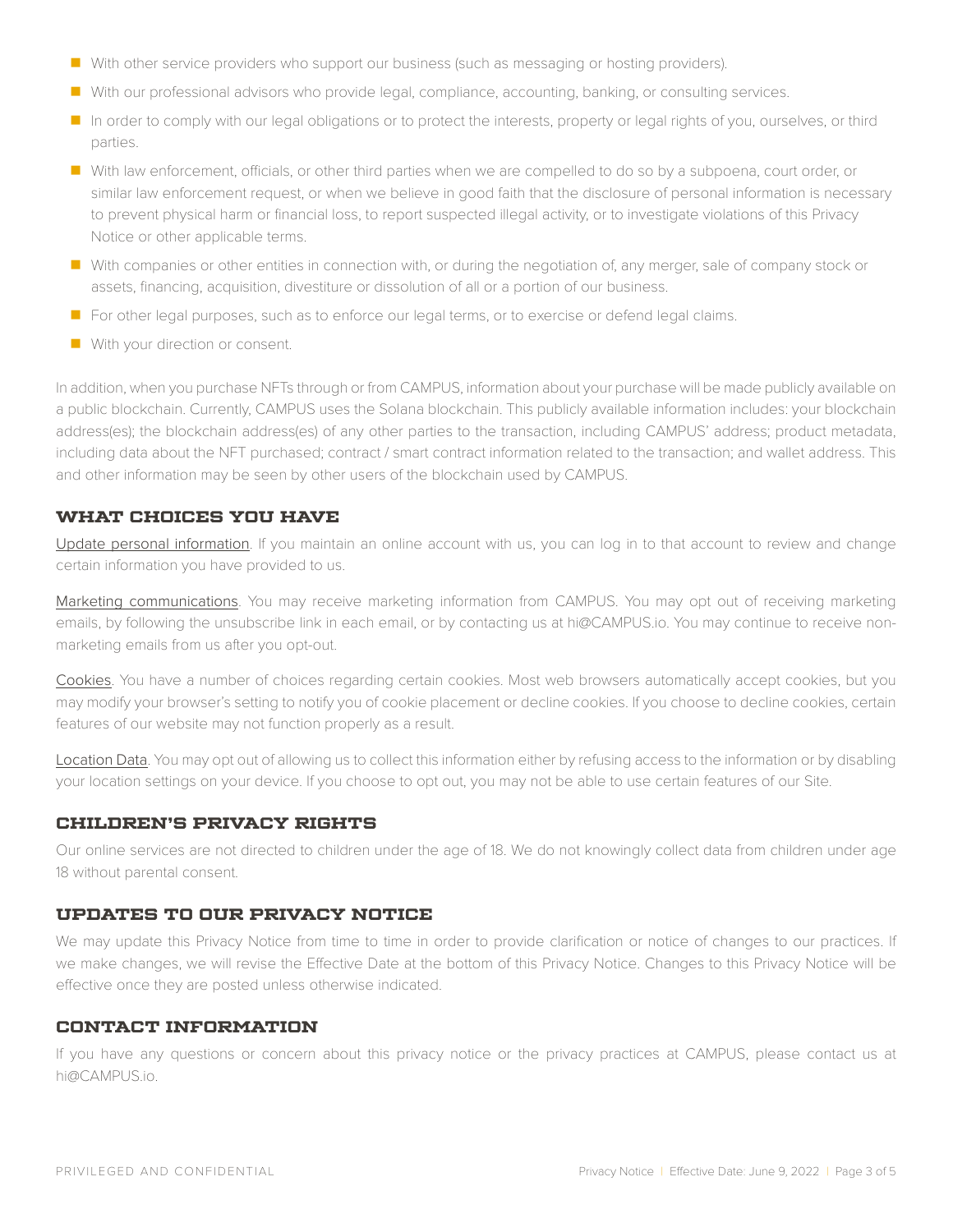# <span id="page-3-0"></span>**Additional Notice for California Residents**

This section of our Privacy Notice applies to residents of California.

### **Categories of Personal information That We Collect**

The table below identifies the categories of personal information that we have collected about consumers in the prior 12 months, as well as how we have disclosed such information for a business purpose.

| <b>Personal Information Collected</b>                           |                                                                                                                                                                                                                                                                                                                                                                                                                                                                              | <b>Disclosed for business purposes</b> |                                                                                 |
|-----------------------------------------------------------------|------------------------------------------------------------------------------------------------------------------------------------------------------------------------------------------------------------------------------------------------------------------------------------------------------------------------------------------------------------------------------------------------------------------------------------------------------------------------------|----------------------------------------|---------------------------------------------------------------------------------|
| Category                                                        | Description                                                                                                                                                                                                                                                                                                                                                                                                                                                                  | Yes / No                               | Categories of third parties                                                     |
| Identifiers                                                     | First and last name, alias, postal address, unique<br>personal identifier, online identifier, Internet Protocol<br>address, email address, social media account name,<br>mobile phone, crypto wallet                                                                                                                                                                                                                                                                         | Yes                                    | IT service providers (such as those<br>who help host and manage our<br>website) |
| Customer records                                                | A name, address, telephone number, email address,<br>crypto wallet address                                                                                                                                                                                                                                                                                                                                                                                                   | Yes                                    |                                                                                 |
| Protected<br>classifications                                    | None                                                                                                                                                                                                                                                                                                                                                                                                                                                                         | <b>No</b>                              |                                                                                 |
| Commercial<br>information                                       | Records of personal property, products or services<br>purchased, obtained, or considered, or other<br>purchasing or consuming histories or tendencies.                                                                                                                                                                                                                                                                                                                       | No                                     |                                                                                 |
| Usage data                                                      | Browsing history, search history, information on a<br>consumer's interaction with a website, application or<br>advertisement.                                                                                                                                                                                                                                                                                                                                                | Yes                                    |                                                                                 |
| Sensory data,<br>such as audio,<br>video and<br>electronic data | Includes audio, electronic, visual, thermal, olfactory,<br>or similar information, such as thermal screenings<br>and CCTV footage (e.g., collected from visitors to our<br>offices for health and safety purposes), photographs<br>and images (e.g., that you provide us) and records of<br>calls, webinars and video conferences.                                                                                                                                           | <b>No</b>                              |                                                                                 |
| Biometric<br>Information                                        | None                                                                                                                                                                                                                                                                                                                                                                                                                                                                         | No                                     |                                                                                 |
| Geolocation<br>Information                                      | Includes data derived from a device and that is<br>intended to locate a customer within a geographic<br>area.                                                                                                                                                                                                                                                                                                                                                                | Yes                                    |                                                                                 |
| Professional<br>information                                     | None                                                                                                                                                                                                                                                                                                                                                                                                                                                                         | <b>No</b>                              |                                                                                 |
| Education<br>information                                        | Information that is not "publicly available personally<br>identifiable information" as defined in the California<br>Family Educational Rights and Privacy Act, including<br>education records directly related to a student<br>maintained by an educational institution or party<br>acting on its behalf, such as grades, transcripts, class<br>lists, student schedules, student identification codes,<br>student financial information or student disciplinary<br>records. | No                                     |                                                                                 |
| Inferences                                                      | Profile reflecting a person's preferences,<br>characteristics, psychological trends,<br>predispositions, behavior, attitudes, intelligence,<br>abilities and aptitudes.                                                                                                                                                                                                                                                                                                      | Yes                                    |                                                                                 |